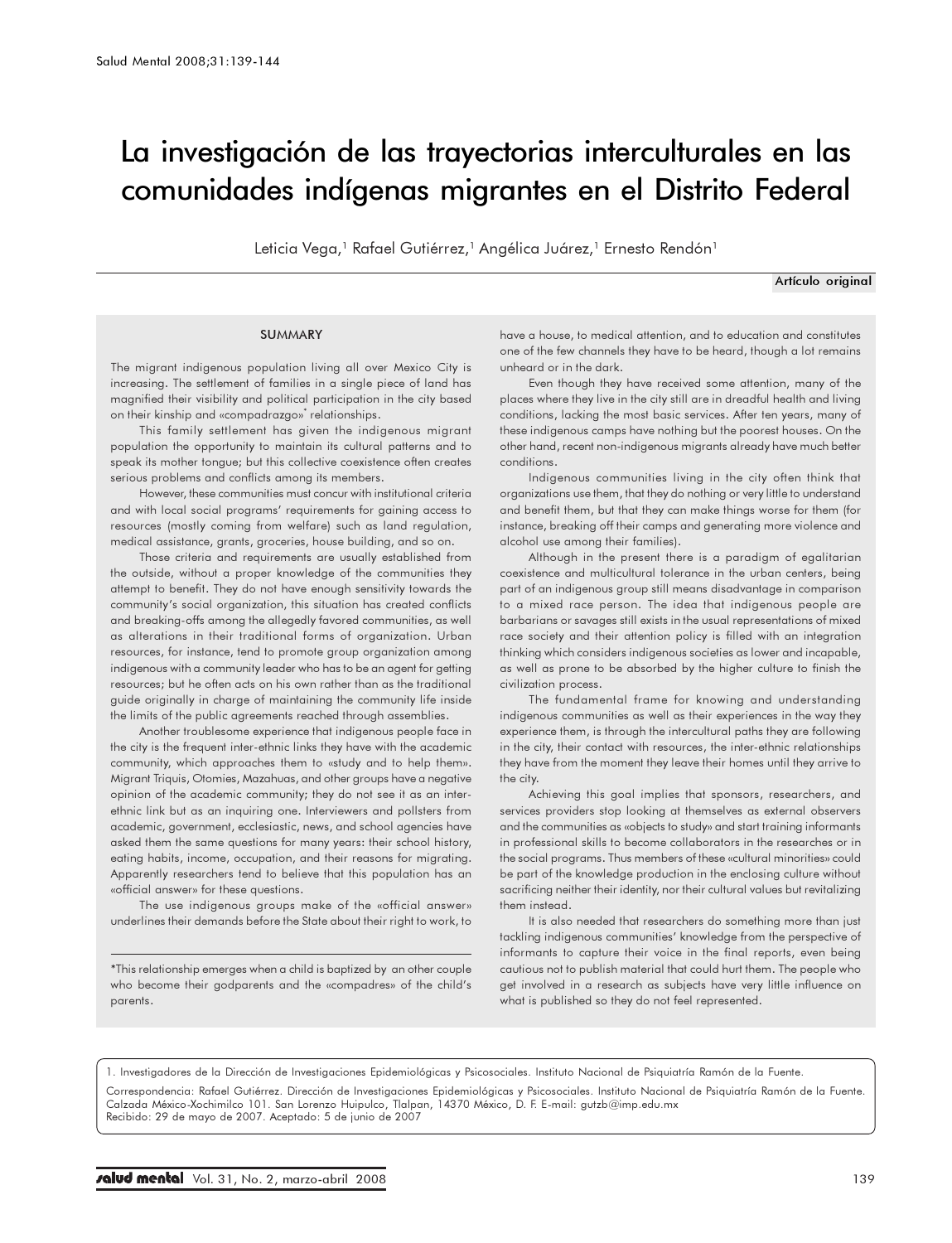Even though using a classical research model helps to save time and to simplify responsibilities in managing funds and reporting research results, the challenge to access informants and gaining their trust still exists. Generally this approach creates skeptical reactions among participants who do not believe neither in the results nor in the purposes and products of a study because they do not feel part of the planning. It is necessary to practice alternative ways to relate to informants and to make more inclusive participant research projects.

That way it would be possible to gradually involve subjects in every step of the research process to found a cooperative model where informants are trained during research to participate in designing, performing, analyzing, and reporting research results. This new team is the one that would present and conduct the research. Such new approach would guarantee that subjects' needs are covered and their experiences recognized. It would also help the researcher to access informants, to gain their trust, and to consider ethical aspects in treating them.

This article describes some of the present problems involved in assisting and researching indigenous groups that live in Mexico City.

The nature of the socio-cultural organization of indigenous groups living in the city is analyzed, as well as the transformation their communities experience when they contact with urban resources. A brief count of the elements involved in the meeting between indigenous people and the academic staff interested in studying them is presented. The usual failure in setting egalitarian inter-ethnic relationships, which has often resulted in damaging indigenous groups, is exposed.

Finally, the need for alternative approaches in assisting and researching cultural minorities is discussed, especially from the perspective that there is an interest in creating equality, renewing their identities and their socio-cultural life, and improving their general living conditions based on the inter-cultural paths these groups follow in the big cities.

Key words: Inter-cultural paths, indigenous communities, indigenous migrants, indigenous living in Mexico City, indigenous communities research

### RESUMEN

Cada vez más frecuentemente, una población indígena migrante reside en todas las unidades territoriales del Distrito Federal. Gracias a sus relaciones de parentesco y compadrazgo -el asentamiento por familias en un solo predio- se ha hecho más notoria su presencia y politización en el área urbana.

Sin embargo, estas comunidades deben ajustarse a los criterios institucionales y administrativos de los programas sociales que se ofrecen en la ciudad para hacerse acreedores a recursos (predominantemente asistencialistas) como la regularización de los predios, el otorgamiento de servicios médicos, becas, despensas y construcción de viviendas, etc.

Tales criterios son establecidos regularmente de forma externa sin incluir un conocimiento pertinente del funcionamiento de las comunidades a quienes intentan beneficiar. No se es sensible a las formas propias de organización social, lo que ha desencadenado entre los supuestos beneficiados, rupturas y conflictos al interior de las propias

comunidades, así como una alteración de sus formas tradicionales de organización.

Entre los triquis que migran a la Ciudad de México, al igual que sucede con otomíes, mazahuas y otras comunidades, existe una percepción negativa hacia la comunidad académica, a la que no se le ve como un vínculo interétnico sino como formada por interrogadores. Han sido muchos años en los que encuestadores y entrevistadores de instituciones académicas, de gobierno, eclesiásticas, reporteros y estudiantes, se les han aproximado para preguntarles "siempre lo mismo": su escolaridad, su alimentación, el monto de sus ingresos, su ocupación y las razones de su emigración entre otras cosas.

Aun cuando algunos indígenas han conseguido hacerse oír, muchos predios urbanos donde habitan diversas etnias del país presentan aún condiciones deplorables de salud y subsistencia, careciendo de lo más elemental.

Actualmente se tiende al paradigma de convivencia igualitaria de la multiplicidad de culturas en los grandes centros urbanos, sin embargo pertenecer a la categoría indígena aún coloca a quienes portan esa identidad en condiciones de desventaja respecto de los mestizos. El imaginario sobre el indígena como bárbaro o salvaje aún prevalece implícito en las representaciones comunes de la sociedad mestiza, y en su política de atención indigenista todavía priva el integracionismo que considera a las sociedades indígenas como incapaces e inferiores, susceptibles de ser asimiladas a la cultura mayoritaria para completar en ellas el proceso de "civilización del bárbaro".

Los trayectos interculturales que los indígenas migrantes están recorriendo en la Ciudad, en el contacto con recursos, en las relaciones interétnicas que establecen desde que migran y se instalan en la urbe, es el marco fundamental para conocer y comprender en lo posible a las comunidades indígenas, sus experiencias y significados, tal como son sentidos por sus propios integrantes.

En el presente trabajo se describen algunos de los problemas presentes en la atención y la investigación que han merecido grupos indígenas que residen en la Ciudad de México.

Se aborda también la naturaleza de la organización social cultural de estos grupos indígenas y la transformación que sufren sus comunidades al vincularse con los recursos citadinos. Posteriormente se hace un breve recuento de los elementos que han caracterizado el encuentro entre indígenas y académicos que intentan aproximárseles para su estudio. Se evidencia el frecuente fracaso para un establecimiento de relaciones interétnicas propicias y equitativas entre ambos sectores, lo que ha resultado en perjuicio de esos grupos étnicos.

Finalmente se discute la necesidad y la naturaleza de los abordajes alternativos hacia las minorías culturales, tanto para la prestación de servicios que requieren como cuando son tema de estudio o de conocimiento para los investigadores, reporteros, estudiantes o financiadores, etc., sobre todo si se pretende que las trayectorias interculturales que cursan tales minorías en los grandes centros urbanos de nuestra entidad, nutran y permitan, en igualdad de condiciones, la reelaboración de sus identidades, de su vida cultural social y el potenciamiento de sus condiciones de vida en general.

Palabras clave: Trayectorias interculturales, comunidades indígenas migrantes y residentes en el Distrito Federal, investigación de comunidades indígenas.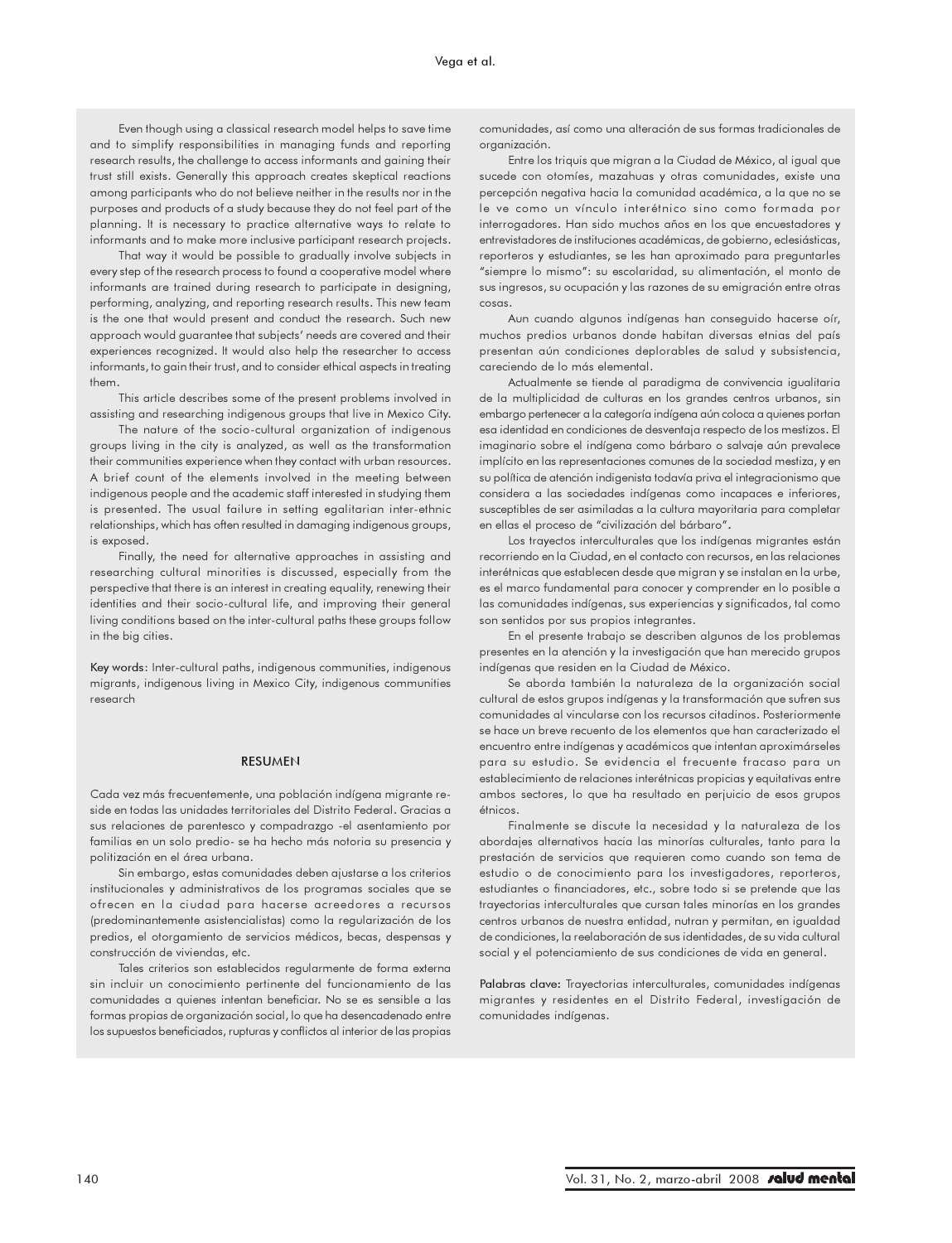## INTRODUCCIÓN

Nuestro grupo de investigación ha identificado, durante el trabajo de campo con indígenas migrantes en el Distrito Federal, diversos problemas en la atención que reciben al instalarse ahí. El análisis de la problemática a la luz de otros estudios con indígenas urbanos, ha permitido una reflexión conceptual del fenómeno. Con base en esta reflexión, se describen a continuación, sucintamente, algunos de estos problemas principales presentes en la atención y la investigación que han merecido grupos indígenas en la ciudad y una discusión sobre el origen de los mismos.

En un primer momento se aborda la naturaleza de la organización social cultural de estos grupos que se sostienen en colectivo en la urbe y el trastocamiento que sufren en detrimento de su comunidad, al vincularse con los recursos citadinos. Posteriormente se hace un breve recuento de los elementos que han caracterizado el encuentro entre indígenas y académicos que intentan aproximárseles para su estudio. Se evidencia el frecuente fracaso para un establecimiento de relaciones interétnicas propicias y equitativas entre ambos sectores, lo que ha resultado en perjuicio de los grupos indígenas. Finalmente, se discute la necesidad y naturaleza de abordajes alternativos hacia las minorías culturales, tanto para la prestación de servicios que requieren, como cuando son ocasión de estudio o conocimiento para los otros: investigadores, reporteros, estudiantes o financiadoras, etc., sobre todo si se pretende que las trayectorias interculturales que cursan tales grupos en los grandes centros urbanos, nutran y permitan en igualdad de condiciones la reelaboración de sus identidades, de su vida cultural y social, y el potenciamiento de sus condiciones de vida en general.

## DESARROLLO

Cada vez más frecuentemente una población indígena migrante reside en todas las unidades territoriales del Distrito Federal. Con base en sus relaciones de parentesco y compadrazgo, y el asentamiento por familias en un solo predio, se ha facilitado su visualización y politización en la Ciudad, y por ello ha sido posible que obtengan cierta atención de las instituciones de gobierno, las asociaciones civiles y las diversas organizaciones políticas.<sup>1</sup> Este tipo de asentamiento también les ha permitido poner en práctica ordenamientos culturales de sus lugares de origen y tener mayor oportunidad de comunicarse en su lengua materna. No obstante la presencia de solidaridad mutua y afecto, suele existir también una falta de integración junto con problemas de "liderazgo" en los campamentos indígenas de la ciudad.<sup>1,2</sup>

La figura de autoridad indígena, tradicionalmente escalafonaria, organizada generacionalmente, escalada mediante el trabajo honorario realizado en pro del colectivo indígena a través del *tequio*,\* e impulsada por el consenso en la asamblea comunal, ha permitido que siga siendo la comunidad el ámbito donde descanse el sistema jurídico que regula la vida económica, política y cultural de estos grupos. El ámbito fundamental de la vida política indígena es la comunidad, replegada sobre sí misma y que tiende a mantener la mayor independencia posible, a pesar de encontrarse económica y políticamente articulada con la sociedad global. Así, las formas de gobierno local han aterrizado en la autonomía municipal, cuyos funcionarios desempeñan puestos en un sistema de cargos\*\* políticosreligiosos rotativos. Este sistema comunitario tiene competencia tanto en los pueblos de origen como en los sitios en que se instalan en la Ciudad, lo que continúa fomentando de alguna manera el desarrollo de la comunidad.<sup>3,4</sup>

Más allá de sus aspectos formales, una de las características fundamentales del sistema es tender a que no exista una delegación de la autoridad colectiva en los «cargueros o autoridades indígenas»; éstos no son «líderes», «representantes» o «conductores» de sus paisanos, sino guías o reguladores de la interacción social, política y económica. Se encargan de que la vida colectiva se mantenga dentro de los cauces manejados, pero no se atribuyen su modificación. No poseen un poder delegado por la comunidad que les permita cambiar la conducta de los demás habitantes o de representarlos ante el exterior.3,4

Ahora bien, en la práctica esta figura nunca es estática, pero sobre todo se ha ampliado al instalarse las comunidades en la Ciudad y entrar en contacto con recursos urbanos y organizaciones, las cuales frecuentemente disminuyen su efectividad de atención al promover entre los beneficiarios indígenas una organización como grupos encabezados por un líder comunitario que en la Ciudad empieza a fungir más como interlocutor e intermediario que como un guía tradicional.<sup>2</sup>

<sup>\*</sup> El aparato político tradicional de las regiones indígenas permite una mayor cohesión y el mantenimiento de patrones de conducta con valores fuertemente comunitarios. Este sistema jurídico de la comunidad se ha respetado aun fuera del lugar de origen, alcanzando su competencia entre indígenas en la ciudad. La clave de este vínculo es el tequio. En la comunidad de origen y migrante, a los miembros varones, sin importar su residencia, se les asigna la prestación de un servicio no remunerado para bien de comunidad de forma obligatoria, con el previo acuerdo de todos en la asamblea general del lugar de origen. Dicho tequio puede implicar la realización de alguna actividad o una cooperación económica. Con él se obtiene además prestigio social (Bartolomé, 1996).

<sup>\*\*</sup> Los funcionarios en la autonomía municipal son los que desempeñan los puestos de un sistema rotativo de cargos políticos-religiosos, al que pueden acceder todos los hombres de una comunidad de acuerdo a sus edades. Los que han cumplido con la totalidad de los cargos del sistema, desde los peldaños inferiores a los superiores, pasan a integrar el Consejo de Ancianos; todos pueden llegar a viejos pero pocos son Ancianos, ya que ésta es una categoría política que supone la mayor jerarquía. En la experiencia política indígena, el órgano fundamental para la toma de decisiones es la asamblea comunal, dentro de la cual los procedimientos decisorios suponen básicamente lograr el consenso y no la mayoría. Se puede no estar de acuerdo con las conclusiones de una asamblea, pero todos aceptarán la legitimidad del mecanismo deliberativo. Cabe apuntar, sin embargo, que es frecuente el fraccionamiento comunitario que puede dividir a un pueblo en mitades antagónicas y que tiende a obstaculizar el desarrollo de los comportamientos políticos colectivos.3,4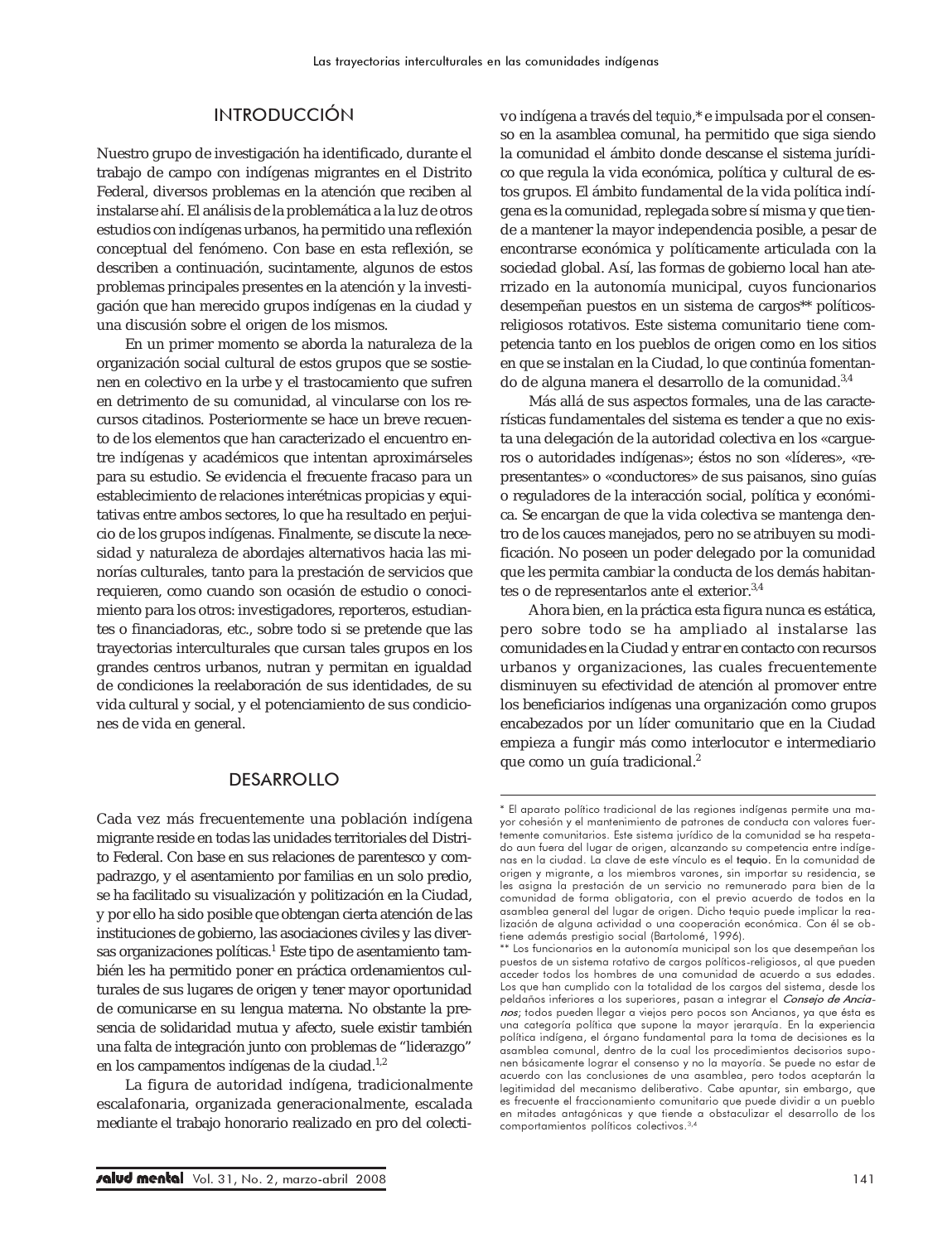En tal negociación, las comunidades deben ajustarse a los criterios institucionales y administrativos de los programas para hacerse acreedores a los recursos predominantemente asistencialistas (regularización de predios, servicios médicos, becas, despensas, construcción de viviendas, etc.). Tales criterios regularmente son establecidos de forma externa sin incluir un conocimiento pertinente del funcionamiento de las comunidades a quienes intentan beneficiar.<sup>5</sup> Las autoridades urbanas no son sensibles a las formas propias de su organización social, lo que ha desencadenado entre los supuestos beneficiados, rupturas y conflictos al interior de las propias comunidades así como una alteración de sus formas tradicionales de organización.\* Los recursos citadinos frecuentemente ignoran que es por acuerdos en asamblea comunal como los colectivos indígenas establecen o no, organizar el desarrollo escolar de los niños/as, regular el uso de sustancias, el trabajo y el uso de servicios urbanos.

Debido a ello, frecuentemente comunidades bien integradas socialmente devienen en grupos enfrentados, opresores unos de otros, derivándose de ésto situaciones clientelistas o partidistas,<sup>5</sup> presentando un uso inadecuado de los recursos urbanos e incluso manifestándose más problemas de salud, consumo de alcohol y drogas en los campamentos indígenas urbanos, como describe la siguiente conversación de vecinos triquis en el sur oriente de la ciudad:\*\*

• *El grupo de G (líder desplazado) le tiene resentimiento a L (representante legal) cuando se embriagan lo sacan a la luz, y avientan bronca con los otros señores...porque el campamento se desunió, de ahí el señor G toma más seguido…*

Así, entre estas comunidades, los programas y servicios institucionales citadinos crean recelo o desconfianza. Toca preguntarse, ¿qué sucede con respecto a la comunidad académica que en la ciudad constituye ya una de sus relaciones interétnicas más frecuentes?

Entre los triquis que migran a la Ciudad de México, al igual que sucede con los otomíes, mazahuas y otras comunidades, existe una percepción negativa hacia las personas que llegan a interrogarlos. Han sido muchos los años en que encuestadores y entrevistadores de instituciones académicas, de gobierno, eclesiásticas, reporteros y estudiantes, se les han aproximado para preguntarles "siempre lo mismo": su escolaridad, su alimentación, el monto de sus ingresos, su ocupación y las razones de su emigración entre otras cosas. Con frecuencia investigadores y promotores consideran que los indígenas migrantes en la ciudad tienen preparada "la respuesta oficial" a los diversos interrogatorios de que son objeto.

Esto no debe extrañarnos, ya que tal "respuesta oficial" está montada en un discurso que resalta su pobreza y no es que ésta no sea real, sino que las comunidades la "usan" en un discurso que las visibiliza. De acuerdo con Scout, $^6$  esta actuación forma parte de un discurso público que la sociedad envolvente emplea y exige usar a aquellos que están sujetos a formas sistemáticas de subordinación, es ahí donde los habitantes indígenas han aprendido qué decir sobre su condición económica y aun más, sobre su identidad cultural.\*\*\*

Este uso de la "respuesta oficial" por estos grupos en la ciudad, reitera sus demandas frente al Estado: respeto al derecho al trabajo, a la vivienda, a la salud, a la educación, entre otros, y constituye uno de los pocos canales por donde algo de ellos se puede hacer "oír" aunque mucho queda excluido o eclipsado.<sup>6</sup>

Aun cuando han conseguido hacerse oír, muchos predios urbanos donde habitan diversas etnias del país presentan aún condiciones deplorables de salud y subsistencia, careciendo de lo más elemental. Campamentos irregulares de colonos migrantes no indígenas, que se instalaron en la ciudad mucho tiempo después que ellos, ya cuentan con la construcción de sus viviendas en tanto que las comunidades étnicas siguen habitando en cuartos de lámina o de cartón.\*\*\*\* Prestadores de servicios que atienden a estas comunidades en la ciudad, han opinado al respecto:

*... ese campamento triqui es viejísimo, han surgido otros, invadieron el predio de Ruta 100... son de otros migrantes y ya tienen sus departamentos y los triquis siguen ahí en el mismo cuartito, con la misma lámina, el mismo tabique y la misma cortina...*

## ¿Por qué sucede así?

Actualmente se tiende al paradigma de una convivencia igualitaria de la multiplicidad de culturas en los grandes centros urbanos, sin embargo pertenecer a la categoría indígena aún coloca a quienes portan esa identidad, en condiciones de desventaja respecto de los mestizos. El imaginario sobre el indígena como bárbaro o salvaje aún preva-

<sup>\*</sup> Evaluaciones antropológicas sobre el impacto de programas gubernamentales de salud y educación para abatir la pobreza y rezago educativo (Progresa y Oportunidades) en poblaciones indígenas y marginadas, han explorado los rasgos básicos de los diseños de este tipo de programas oficiales y cómo de ahí se derivan consecuencias negativas para las poblaciones donde operan. Concluyen que «los vínculos de amalgamiento social están siendo fragmentados por decisiones externas, lo cual genera conflictos en las familias extensas, entre barrios o entre las promotoras y las no beneficiarias». A futuro se prevé un conflicto más profundo en cada comunidad. «Las formas de gobierno yliderazgo tradicional no han sido tomadas en consideración, por lo que éste es otro punto de conflicto a futuro».<sup>10</sup><br>\*\* Vega L, Gutiérrez R. Reporte Interno del Instituto Nacional de Psiquiatría Ramón de la Fuente (Informe anual 2006).

<sup>\*\*\*</sup> En el ámbito público, la etnicidad se utiliza estratégicamente. Habrá situaciones en que lo étnico no sea relevante e incluso se le oculte y esta negación deliberada es lo que facilita a estos grupos que comparten una misma identidad de pueblo, traspasar ciertas barreras sociales. Pero en esta negación queda implícita la existencia profunda de una identidad indígena. Señala Bonfil que: «estos pueblos crean y recrean continuamente su cultura, la ajustan a presiones cambiantes, refuerzan sus ámbitos propios y privados, hacen suyos elementos culturales ajenos para ponerlos a su servicio, reiteran cíclicamente los actos colectivos que son una manera de expresar y renovar su identidad propia, callan y se rebelan, según una estrategia afinada por siglos de resistencia».<sup>7</sup>

<sup>\*\*\*\*</sup> Vega L, Gutiérrez R. Reporte Interno del Instituto Nacional de Psiquiatría Ramón de la Fuente (Informe anual 2006).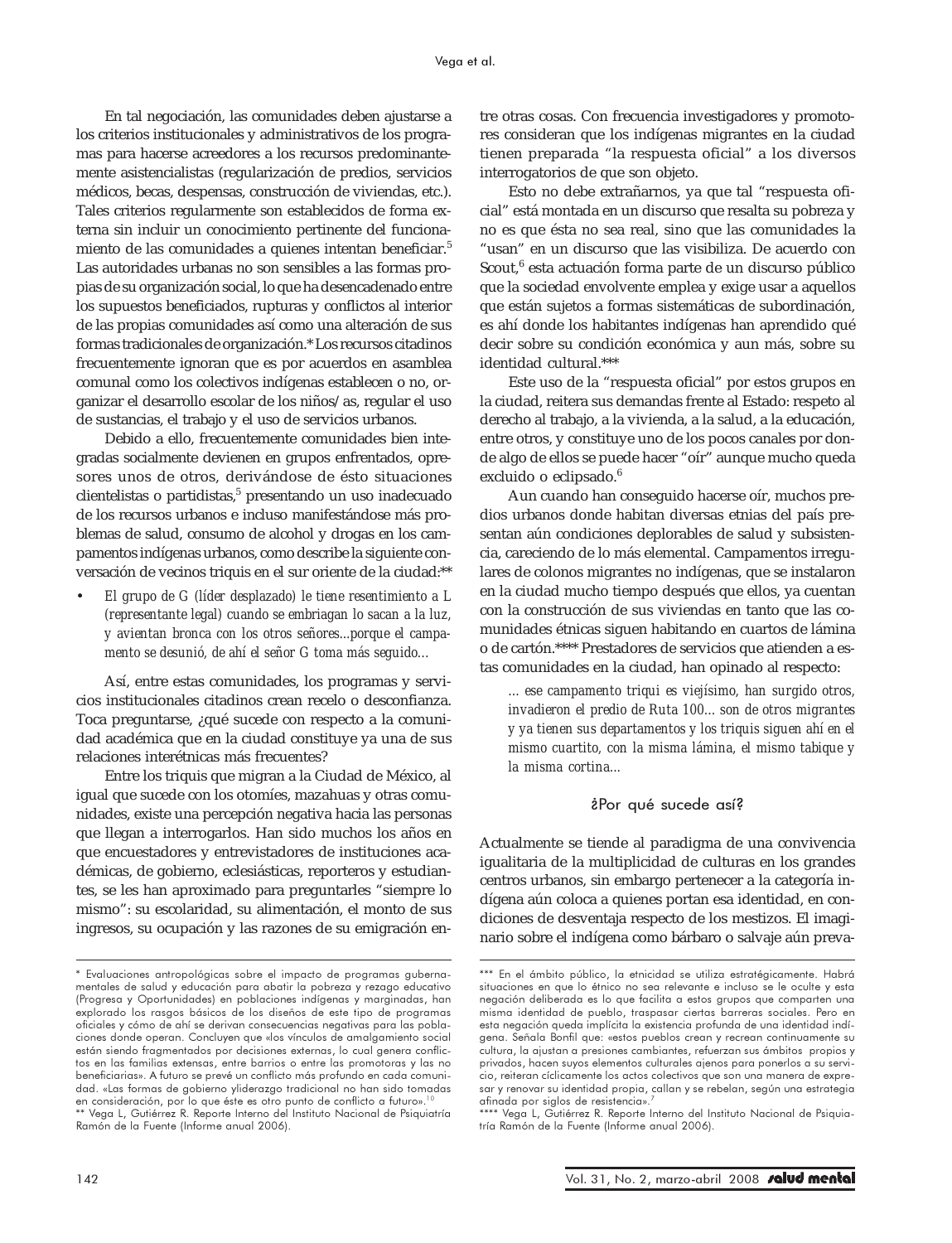lece implícito en las representaciones comunes de la sociedad mestiza y en su política de atención indigenista aún priva el integracionismo que considera a esas sociedades incapaces e inferiores, susceptibles de ser asimiladas a la cultura mayoritaria para completar en ellas el proceso de "civilización del bárbaro"*.* Dicha asimilación ha consistido en la negación de todo atributo identitario local no compatible con las expectativas de la sociedad "civilizada"8

El trato que frecuentemente reciben niñas trabajadoras indígenas en centros urbanos de nuestra localidad, puede ejemplificar este imaginario social del *bárbaro:*

*…yo pues no, no podía hablar bien el español, una vez la señora en mi primer trabajo me pegó, me pegó con una cuchara y se me hincharon así, así en esta parte mis manos… ….en una ocasión me encerró con un chango, un animal, una mascota que ellos tenían y me encerró, porque me dijo que me trata como animal porque no entiendo y que sólo a ver si así yo entendía con ese animal, pero no es que no entendiera, yo sí hablaba, sí, pero no podía yo contestarle como ella hablaba, ahora ya hablo muy bien el español…<sup>9</sup>*

Para hacer más asequible la imagen de la indianidad, se ha desvirtuado su identidad, fijándola, esencializando sus prácticas culturales. Haciendo puro folklor del carácter y los modos de vida indígenas, en espectáculos donde se exhibe la pluralidad cultural de forma romántica con danzas y trajes típicos y adulterando formas musicales autóctonas. Estos estereotipos fabricados han contribuido a la construcción de un nuevo imaginario de los indios, adecuado para el turismo y la imagen nacional. Otro ha sido el de la imagen del buen salvaje que coloca al indio como modelo de democracia, sin propiedad privada, con igualdad, vida pura e inofensiva ligada en armonía con la naturaleza, el conocimiento místico, y la esperanza de salvación para la deteriorada civilización actual.

Quien se aparta de estas dos manifestaciones culturales "positivas" -generalmente coincidentes con las turisticamente más atractivas-, genera desconfianza, miedo o desprecio entre los no indios. Esto precisamente ha generado la cercanía espacial de los indígenas pobres y urbanos, migrantes rurales, monolingües de un idioma nativo en la ciudad. Se ha despertado la recreación del bárbaro en la Ciudad de México y su imagen se forma de estereotipos como: moreno, borracho, ignorante, no trabajador, de poca capacidad mental, fácil de engañar, supersticioso y ladrón. Peligrosos limosneros, sucios que afean las calles de la Ciudad, a quienes hay que estudiar, componer y domesticar.<sup>8</sup>

Así, en frecuentes interrogatorios y encuestas que abordan intrusivamente a los indígenas, ellos suelen responder: "¿para qué sirve eso?" "¿en qué nos va a beneficiar?" y "¿ahora qué nos vienen a prometer?"

Su desconfianza no carece de bases. Dirigentes indígenas señalan que incluso sacerdotes católicos acompañan a organizaciones que llegan a vecindarios mazahuas para levantar encuestas y tomar fotografías:<sup>10</sup>

*"sacaron fotos de los niños, de nuestras casas y se fueron, ya nunca los volvimos a ver. Después nos enteramos que con todo eso se anduvieron paseando en Europa consiguiendo dinero que dizque para nosotros, nunca nos dieron nada...otra vez nos utilizaron".*

El rechazo a las entrevistas y los entrevistadores llega a ser más radical: "¡no somos ratas de laboratorio para que nos vengan a estudiar!" aseguraba un dirigente otomí, que en tono de revancha advertía en una actividad académica a todo el auditorio: "ahora los indios vamos a venir a investigar a los antropólogos, a los psicólogos". Ellos rechazan ser considerados como "objetos de estudio".

La percepción negativa que tienen de las encuestas los indígenas en la Ciudad, y de la imagen del sujeto que pregunta y anota las respuestas, se ve incrementada por el hostigamiento que reciben como comerciantes ambulantes en la vía pública. Unos temen que la información se utilice en su contra y que el gobierno les cobre más impuestos y otros consideran que al ser objeto de estudio también son objeto de explotación pues sus identidades e imágenes fotográficas son comercializadas sin obtener a cambio un beneficio.<sup>10</sup>

Hemos entretejido con comunidades indígenas en la Ciudad, campamentos fracturados que experimentan más violencia y alcohol entre sus familias; más pobreza, baja cobertura de servicios de salud, retraso en construcción de vivienda digna, entre otros.\* Conformando con ello el contexto social en el que las encuentran más investigadores o promotores que continúan aproximándose para "estudiarlos" o "atenderlos".

Comúnmente este marco plagado de relaciones y situaciones problemáticas, inciertas, imprevistas, que escapan al control de nuestras agendas y objetivos de investigación, lleva a considerar que hay demasiados problemas en la comunidad, lo que obstaculiza su abordaje o incluso conduce a renunciar a su estudio, pues será difícil sortear la renuencia a participar o a colaborar.

Lo señalado hasta aquí sí constituye una serie de problemas y conflictos de la comunidad, y ante todo integran el contexto desde el cual adquieren sentido las prácticas de la comunidad, donde se puede leer su perspectiva, sus modos de entender y organizar la vida en la urbe.

Estos datos muestran los trayectos interculturales que los indígenas migrantes están recorriendo en la Ciudad, en el contacto con recursos, en las relaciones interétnicas que establecen desde que migran y se instalan en la urbe. Lejos de considerar que este contexto social no nos compete, no se relaciona con nuestra investigación o que nos estorba, es más bien el marco fundamental para conocer y comprender en lo posible a las comunidades indígenas, sus experiencias y significados, tal como son sentidos por sus integrantes. Debe vislumbrarse la forma en cómo se vincu-

<sup>\*</sup> Vega L, Gutiérrez R. Reporte Interno del Instituto Nacional de Psiquiatría Ramón de la Fuente Muñiz (Informe anual 2006).